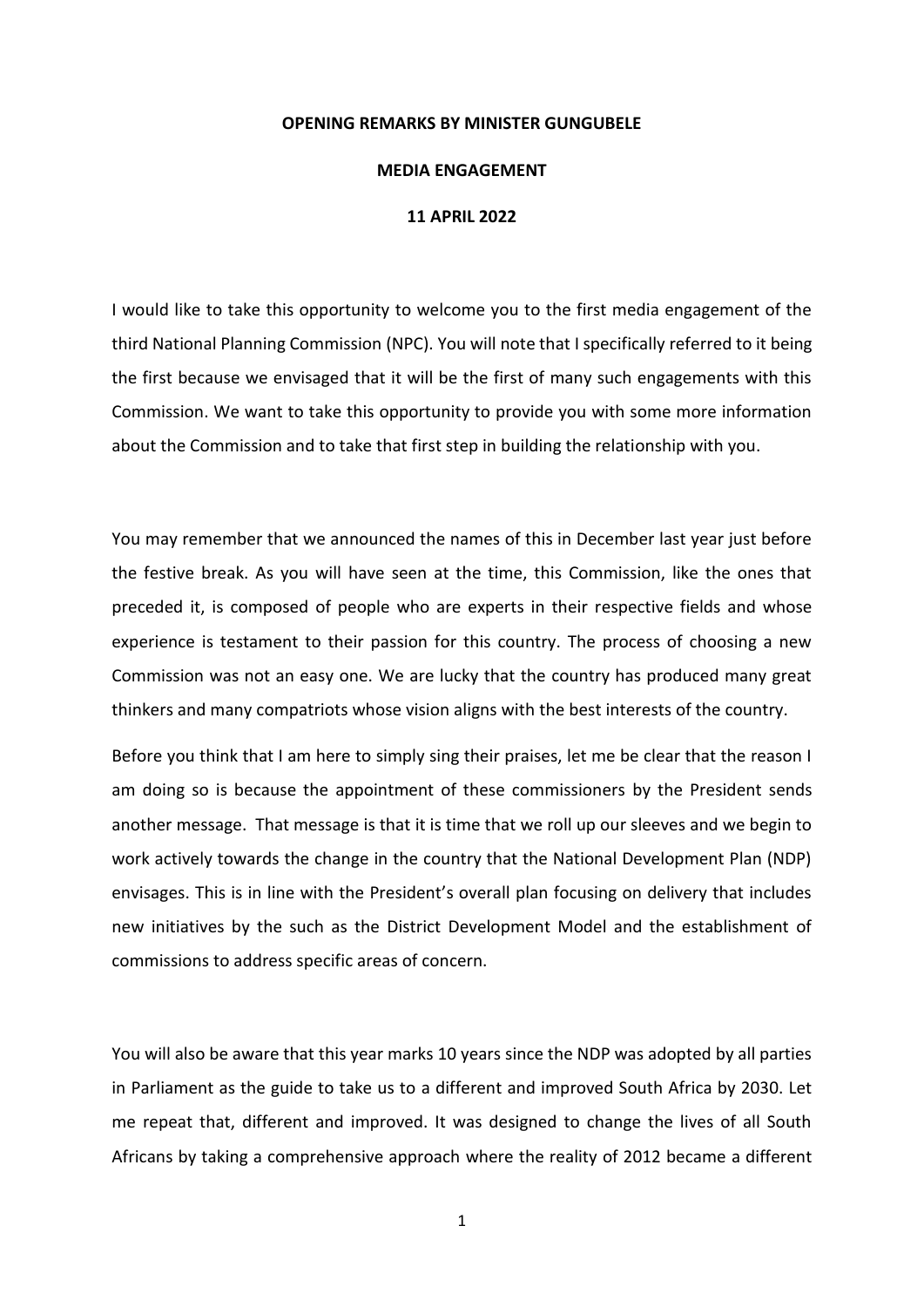one by 2030. In fact, the Vision Statement says, 'Now in 2030 we live in a country which we have remade.' When we say 'different', the cynics among us will say, 'yes, worse than before' which is why we say, 'and improved'.

I don't want to ignore the cynics, so let me say with candour, using the thinking proposed by Jack Welch, that we must recognise that we have not met the goals as we intended ten years ago. That is true. Recognising this is the first step to asking, how do we do things differently to change the trajectory that we are on. This is where these very smart people appointed will assist us as we tackle this challenge where implementation of our plans have not met the targets.

Before I go into what this NPC will be expected to focus on during their tenure and some of the challenges that they will face, let me, again responding to cynics, remind all of us about the basic principles of the National Development Plan. You will know that the overall objectives are to eliminate poverty and reduce unemployment and inequality and the principles that underpin how this will be done include strong leadership, a capable state and an active citizenry.

How these three supporting principles work together is important which is where you, the media, have an important role to play. This is not a plan for government to implement only. We have plenty of those. This is a plan for the entire country. For strong leadership and a capable state, the country must have an active citizenry. These three are interlinked, in fact the NDP represents them as cogs turning the machine that will move us forward.

We have seen wonderful instances where they have worked well: We have just lived through 750 days of national disaster due to the Covid-19 pandemic – during this period, we have seen the state, despite its fiscal challenges, making provision, albeit a small amount, for extra support to those households that needed it. We have seen citizens rallying to support others during this time either through non-governmental organisations or by contributing to the Solidarity Fund. We accept that it is your role as the media to let us know where we are failing but I want to suggest that it is equally your role to celebrate the positive contributions that citizens make to our country. I am aware of an online publication, News24, that recently did just that on 1 April 2022 instead of the usual false stories that make up April's fool.

2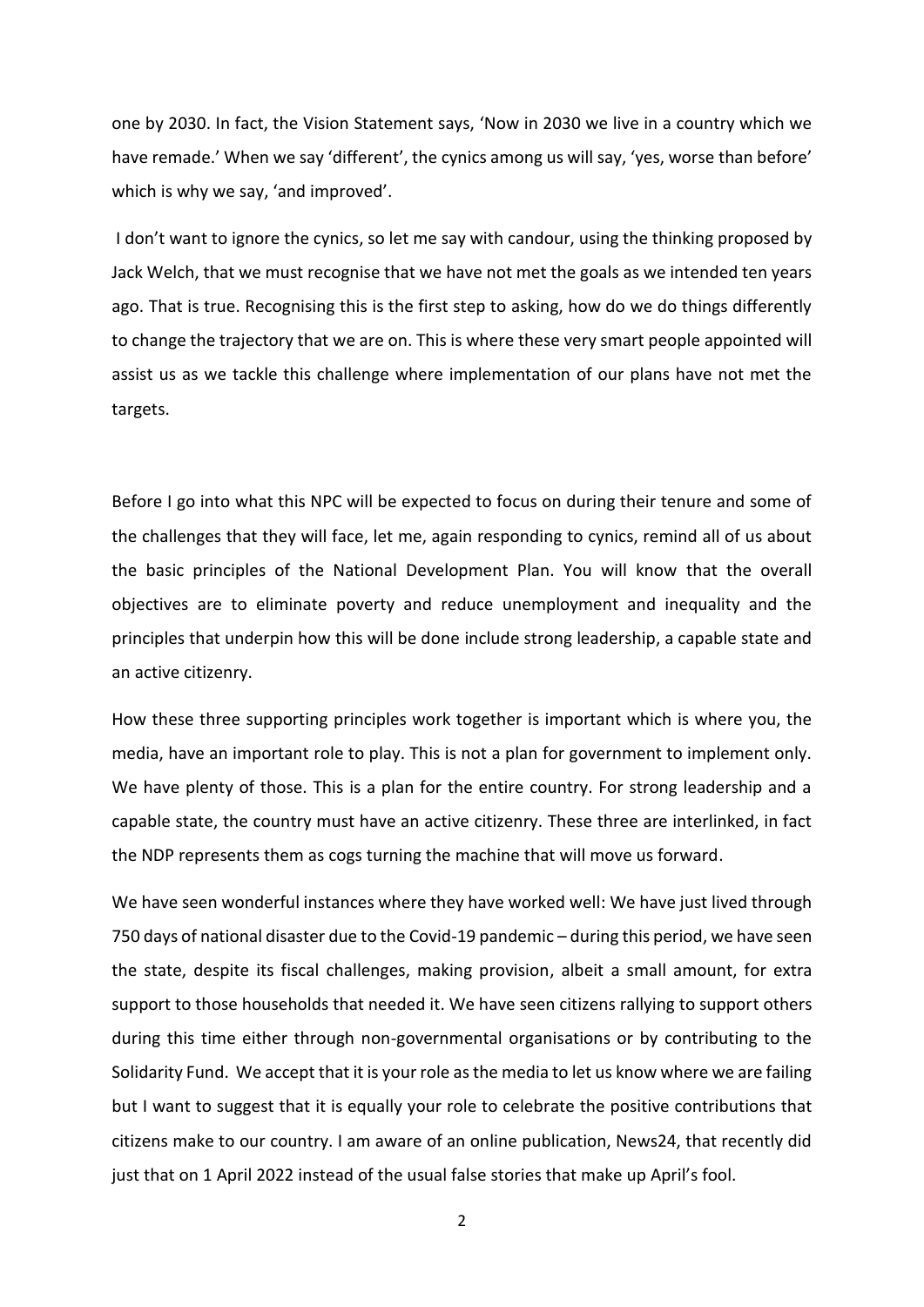While there have been some gains, we know that this has been far from adequate. We must serve our people better. This brings me to the reason that we are here today. Government recognises that the National Planning Commission's ultimate mandate as captured in its name is long-term planning. This speaks to that Vision that I spoke of earlier. Where do we see ourselves by 2030? And remember, 2030 is not the end, it is a milestone in the journey of our country, but it is a milestone with targets that must show that we have progressed.

Although ten years have passed since the NDP was adopted, we are conscious that only eight years remain for us to reach that milestone. This period that has passed allows us to measure how far we have come. While the NPC's focus must be on long-term planning, it is equally important that they understand how implementation takes place, what the obstacles are, and to provide guidance as we get back on course to meeting our long-term goals.

Since their appointment in December, the NPC has had several meetings both as the whole Commission and as smaller working groups to get to grips with their mandate as well as the challenges that face the country which essentially are the challenges that face the Commission. This has included induction about government processes so that meeting their responsibilities become easier as well extensive and detailed discussions about what the main challenges are.

While the Deputy Chairperson will outline the Commission's mandate as well as some of these challenges, allow me to briefly touch on some of the discussions that I have been privy to. There was an overwhelming sense that one of the main issues that must be resolved is that the National Development Plan must once again be at the centre of both government action as well as the national discourse. This engagement today is one of the first steps to getting people to talk about it, to think about what they (and that includes you) can do to make it happen, and then to ensure that it is implemented in every part of our country.

One of the shortcomings that they identified through this discussion was the incapacity of the state to implement the proposals of the NDP. This often combined with poor leadership that

3